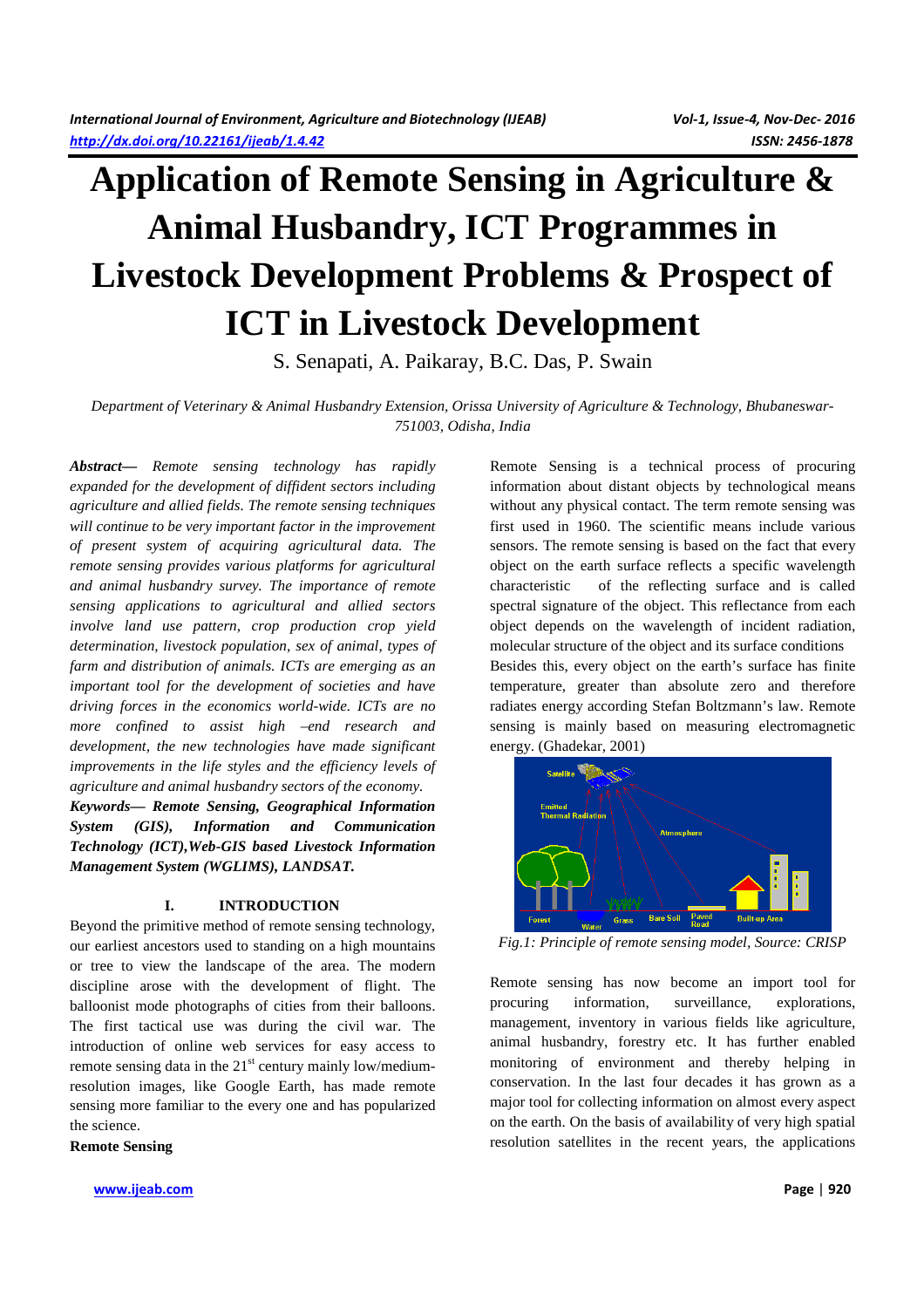have multiplied. In India remote sensing has been used for various applications during the last four decades and has contributed significantly towards development.

## **Application on Agriculture**

Agriculture is the backbone of Indian economy and the pivotal sector for ensuring food security. Timely availability of information on agriculture is vital for taking informed decisions on food security issues. India is one of the few countries in the world that uses space technology and landbased observations for generating regular updates on crop production statistics and providing inputs to achieve sustainable agriculture.

Crop production database is used to know how many acres of land have been cultivated, where cultivation already covered and where need to be done, i.e. area and production of different crops can be assed with help of remote sensing and GIS applications. Crop distribution help in modeling of climatic and other environmental changes and their effects on agriculture.

Identification of various crops from remote sensing techniques can be done. The electromagnetic energy receipts from various species of crops will definitely vary. Qualitative evaluation of computer processed LANDSAT data shows that major crops species can be identified. Such experiment to identify groundnut and paddy fields were carried out in Andhra Pradesh (MANAGE, 2008))



*Fig.2: Agricultural parameters estimated through remote sensing* 

After identifying crop species, by superimposing geographical boundary of a region, estimation of acreage under each type of class is obtained. Crop acreage estimation by remote sensing technique and accounts available from Bureaus of Economics has shown good agreement. For better performance and management, monitoring of the crops at frequent intervals during crop growing season is required. Space based remote sensing enables to monitor the crop repetitively. The condition of crop is mainly influenced by the following types of stress and disturbances.

- a. Moisture Stress
- b. Nutrient stress
- c. Flooding
- d. Salinity
- e. Disease and pest attack etc.

Remote sensing also employed in determining land use patterns, flood prone area mapping, monitoring desertification, land use mapping, soil mapping. Thus the remote sensing plays important role in agriculture for various objects and processes.

#### **GIS in Agriculture**

GIS and Remote Sensing have emerged as very significant information technology tools to boost the overall efficiency of agricultural sector. Various Governmental and semi-Governmental agencies are involved in research and development activities and comprehensive database for agricultural sector can ensure greater reliability of estimates and forecasting. This in turn can be used for effective agricultural planning and broad policy making.

Efforts to improve and harness latest remote sensing and information technology techniques to capture, collate, add value and disseminate data into appropriate destinations will be helpful for managing risk and in accelerating the growth process of agricultural sector.(Varshneya and Pillai, 2003)

Geospatial analysis, the study of various geographic features, different weather conditions and the relationships that exist among these can be applied to many areas of the agricultural industry. By better understanding how features within the landscape interact, decision makers can optimize operational efficiency and improve economic returns. GIS is becoming fully integrated and widely accepted for helping government agencies to manage programs that support farmers and protect the environment. GIS can be used effectively for

- a. Cropping pattern monitoring
- b. Agricultural Planning and market analysis
- c. Soil Management
- d. Yield modeling and estimation

# **Application on Animal Husbandry**

India primarily an agricultural economy country. The population of rural India depends on livestock like Dairy Cattles, Poultries, Small animal as goat etc. The livestock population of India is huge and animals as a whole play an important role in the agricultural economy even though they often receive inadequate nourishment. The objective of animal husbandry programme is to increase the supply of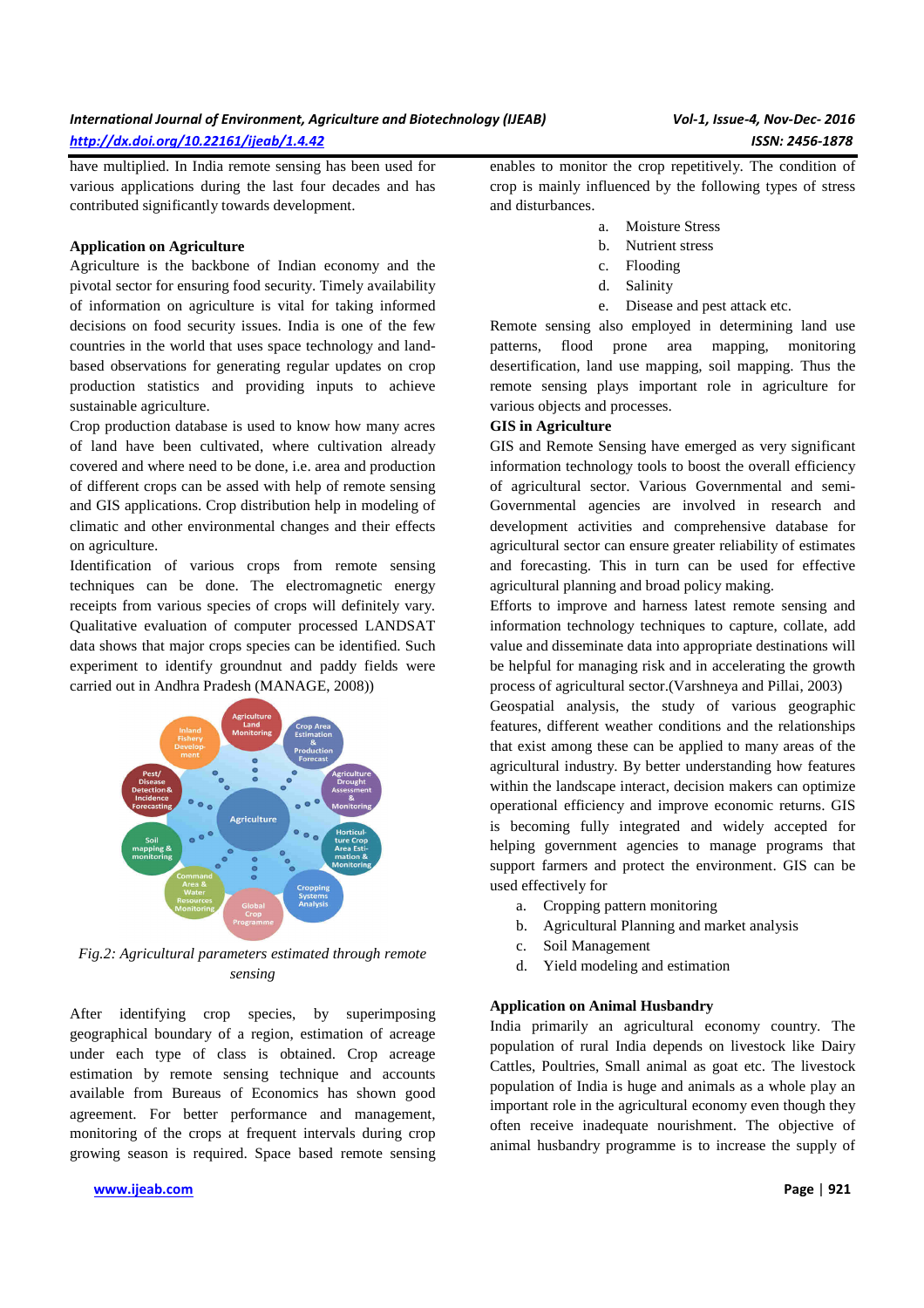# *International Journal of Environment, Agriculture and Biotechnology (IJEAB) Vol-1, Issue-4, Nov-Dec- 2016 http://dx.doi.org/10.22161/ijeab/1.4.42 ISSN: 2456-1878*

milk, meat and eggs, a greater consumption of which is very essential in order to balance the present customary diets and to provide efficient bullock power for agricultural operations in every part of the country. The quality of the cattle is thus of critical importance to the rural economy. There are also certain animal products such as wool, hair, hides and skins etc., the efficient utilization of which as industrial raw materials has a growing economic significance. Animal husbandry programme continues to encounter serious practical difficulties, for which the size and the nature of the problem and its essential features needs to be understood. Livestock Management involves the overall productivity, management, improvement and planning for livestock resources for each and every region of the country.

Livestock play an important role in developing countries. The control of livestock diseases depends on a clear understanding of the diseases present, their distribution and impact. Livestock Management in any country involves welfare and sustainable development of livestock to build a progressively modern and dynamic livestock-linked agricultural economy for attaining self-sufficiency and import substitution, gaining export competitiveness, dispersed development to reduce regional imbalance. There were about 343 millions of cattle in our country during the year 1965-66. Out of these 176 million were sheep, 64 million were goats and the rest were others. In 2001 there were an estimated 219.6 million head of cattle, representing about 15% of the world's total and more than in any other country. There are eight breeds of buffalo, 26 cattle breeds, and numerous crossbreeds. The bovine inventory in 2001 also included 94.1 million buffalo. Other livestock in 2001 included 123.5 million goats, 58.2 million sheep, 17.5 million hogs, 900,000 camels, 750,000 Ass, 800,000 horses, and 735 million chickens. Bullocks (steers) and water buffalo are important draft animals. (Ranad and Mishra, 2015)

Dairy farming in India is undertaken on so many of small farms, where only average of three milk animals are raised on less than a hectare (2.5 acres), and yields consist of two to three liters of milk daily. To improve milk production, a dairy development program was begun in 1978 to build up the milch herd to 150 million crossbred cows. Milk output in 2001 from over 35 million dairy cows was estimated at 37.1 million tons, second in the world. Egg production in 2001 was 1,906,000 tons. The production of cattle and buffalo hides and goat and sheepskins is a major industry. About 53,700 tons of wool was produced in 2001. Silk production that year amounted to 15,000 tons, second highest after China. (Ranad and Mishra, 2015)

Right approach is needed to improve the information systems through the introduction and use of active surveillance for the rapid, inexpensive collection of accurate animal health data, and the use of GIS to improve data management and incorporate the spatial component of their distribution. The advantages of spatial domain are location studies / map based studies of livestock enables the planners to effectively manage the livestock resources in the country.

## **GIS in Animal Husbandry**

GIS plays an important role in animal husbandry. They are also carrying the responsibilities like training the farmers and professionals, strengthening of semen stations, Organization of infertility camps, to deliver breeding inputs at farmer's door steps. Until recently significant efforts are put in the direction of livestock survey and data generation by various agencies. These data should be given a Geoinformatics approach / direction, which will result in deriving lotof information from the existing surveyed data. Development & implementation of Web-GIS based Livestock Information Management System (WGLIMS) is very much essential to collect, analyze, model, visualize and disseminate data available on livestock in India. Use of GIS can handle and analyze spatially referenced data and offers tremendous potential in storing voluminous spatial and nonspatial data. By employing GIS, GPS and remote sensing technologies advantages can be sought not only in time and costs, but also in a more comprehensive and integrated treatment for affected areas and their restoration, in a mainly agrarian economy of developing country like India. (Sajeevan*et. al.,* 2012)



*Fig.3: Web GIS based Livestock Information Management System model* 

## **ICT Programmes in Livestock Development**

Using GIS complete livestock geo-database can be created. This can be very helpful in getting information about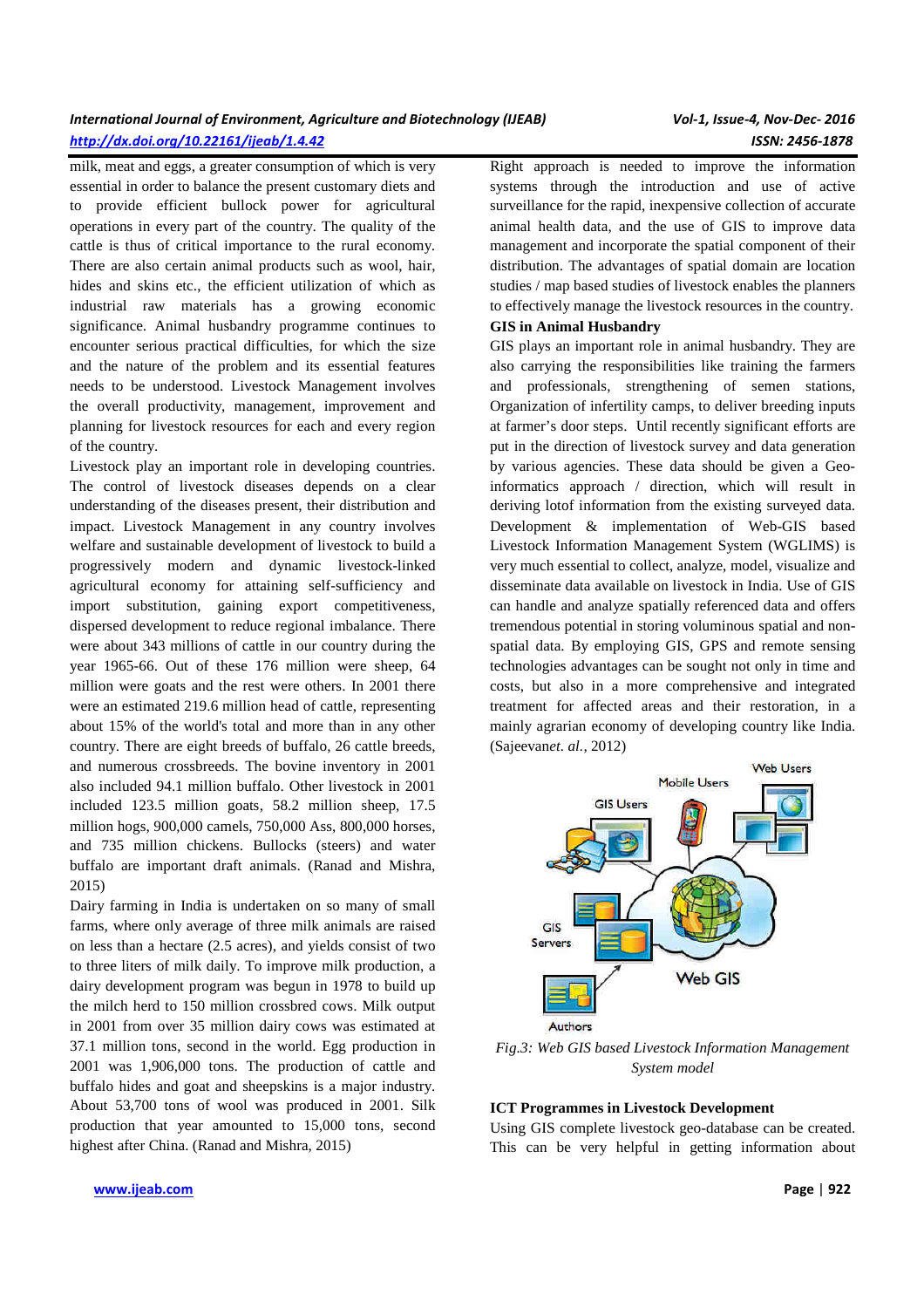# *International Journal of Environment, Agriculture and Biotechnology (IJEAB) Vol-1, Issue-4, Nov-Dec- 2016 http://dx.doi.org/10.22161/ijeab/1.4.42 ISSN: 2456-1878*

number of bulls, cows, poultry birds, buffaloes, milch animals in any village at a click of a button. Also Geo-

database can be created for sheep breading farms for Exotic / Local / Cross Breed sheep within states, Locations of semen stations & frozen semen laboratories. Locations convenient to sheep rearing, Locations where cross breeding has been undertaken for upgradation of local sheep can be identified. Livestock Insurance Scheme is being implemented by Central Government in various states. Progress and extent of implementation can be integrated over spatial features using GIS.

Today, the artificial insemination has become a normal method of breeding quality cattle. A large number of cows and buffaloes are inseminated artificially. The technique of artificial insemination (AI) is particularly more useful in a country like India where the paucity of quality sires has been the main hurdle in the way of cattle improvement. Geo-Database of these centers can be created using GIS technique. These centers can be displayed spatially.

- a. This spatial distribution of Artificial Insemination centers will give immediate idea about their distribution in complete state/nation.
- b. This will help to identify districts where number of such centers are less or almost none and special

programme can be undertaken to increase the number.

- c. Distribution of future centers can be decided
- d. All the data related to each centers such as Responsible authority, number and types of animals which are artificially inseminated, efficiency of center etc can be integrated with spatial location.

# **Problems of ICT in Livestock development**

Several studies have analyzed the factors affecting the adoption of modern technologies and practices in agriculture sector including animal husbandry (Agwu and Anyanwu 1996) where the producers' characteristics such as age, education, social category and income, and farm characteristics such as size of landholdings, number of crops grown and purpose of agriculture & livestock were investigated as important factors that affect the information adoption in agricultural decisions. In the present study, the relationship between frequency of ICT based information used in livestock decision-making and socio-demographic profiles of livestock farmers is analyzed using Spearman Rank Correlations. (Ali, 2015)

| <b>Variables</b>     | <b>Numb</b> | Age,           | <b>Educationle</b> | <b>Social</b> | <b>Incomele</b> | Operationala | <b>Numb</b>  | Farmi   | <b>Membersh</b> |
|----------------------|-------------|----------------|--------------------|---------------|-----------------|--------------|--------------|---------|-----------------|
|                      | er of       | Year           | vel                | Catego        | vel             | nd-holdings  | er of        | ng &    | ip in           |
|                      | times       | $\mathbf{s}$   |                    | ry            |                 |              | <b>Crops</b> | livesto | Farmers'        |
|                      | <b>ICT</b>  |                |                    |               |                 |              |              | ck as   | Organizati      |
|                      | used        |                |                    |               |                 |              |              | busine  | on              |
|                      |             |                |                    |               |                 |              |              | SS      |                 |
| Number of times      | 1.00        |                |                    |               |                 |              |              |         |                 |
| ICT used             |             |                |                    |               |                 |              |              |         |                 |
| Age, Years           | 0.04        | 1.00           |                    |               |                 |              |              |         |                 |
| Education            | $0.21**$    | $\overline{a}$ | 1.00               |               |                 |              |              |         |                 |
| level, High School & |             | 0.13           |                    |               |                 |              |              |         |                 |
| above $= 1$ ,        |             | $\ast\ast$     |                    |               |                 |              |              |         |                 |
| otherwise=0          |             |                |                    |               |                 |              |              |         |                 |
| Social               | $0.12*$     | $\blacksquare$ | $0.19**$           | 1.00          |                 |              |              |         |                 |
| Category, General    |             | 0.01           |                    |               |                 |              |              |         |                 |
| $=1$ , otherwise=0   |             | 2              |                    |               |                 |              |              |         |                 |
| Incomelevel, >Rs.    | $0.12*$     | $-0.03$        | $0.20**$           | $0.14**$      | 1.00            |              |              |         |                 |
| $3000 = 1$ ,         |             |                |                    |               |                 |              |              |         |                 |
| otherwise=0          |             |                |                    |               |                 |              |              |         |                 |
| Operationallandhold  | $0.16**$    | $-0.04$        | $0.29**$           | $0.16**$      | $0.24**$        | 1.00         |              |         |                 |
| ings, ha             |             |                |                    |               |                 |              |              |         |                 |
| Number of Crops      | $0.23**$    | $-0.05$        | $0.33**$           | $0.17**$      | $0.17**$        | $0.34**$     | 1.00         |         |                 |
| Farming and          | $0.14**$    | 0.01           | 0.020              | 0.046         | $-0.031$        | $0.24**$     | 0.077        | 1.00    |                 |

# *Table.1: Spearman's rho Correlations Matrix between use of ICT and socio-demographic factors*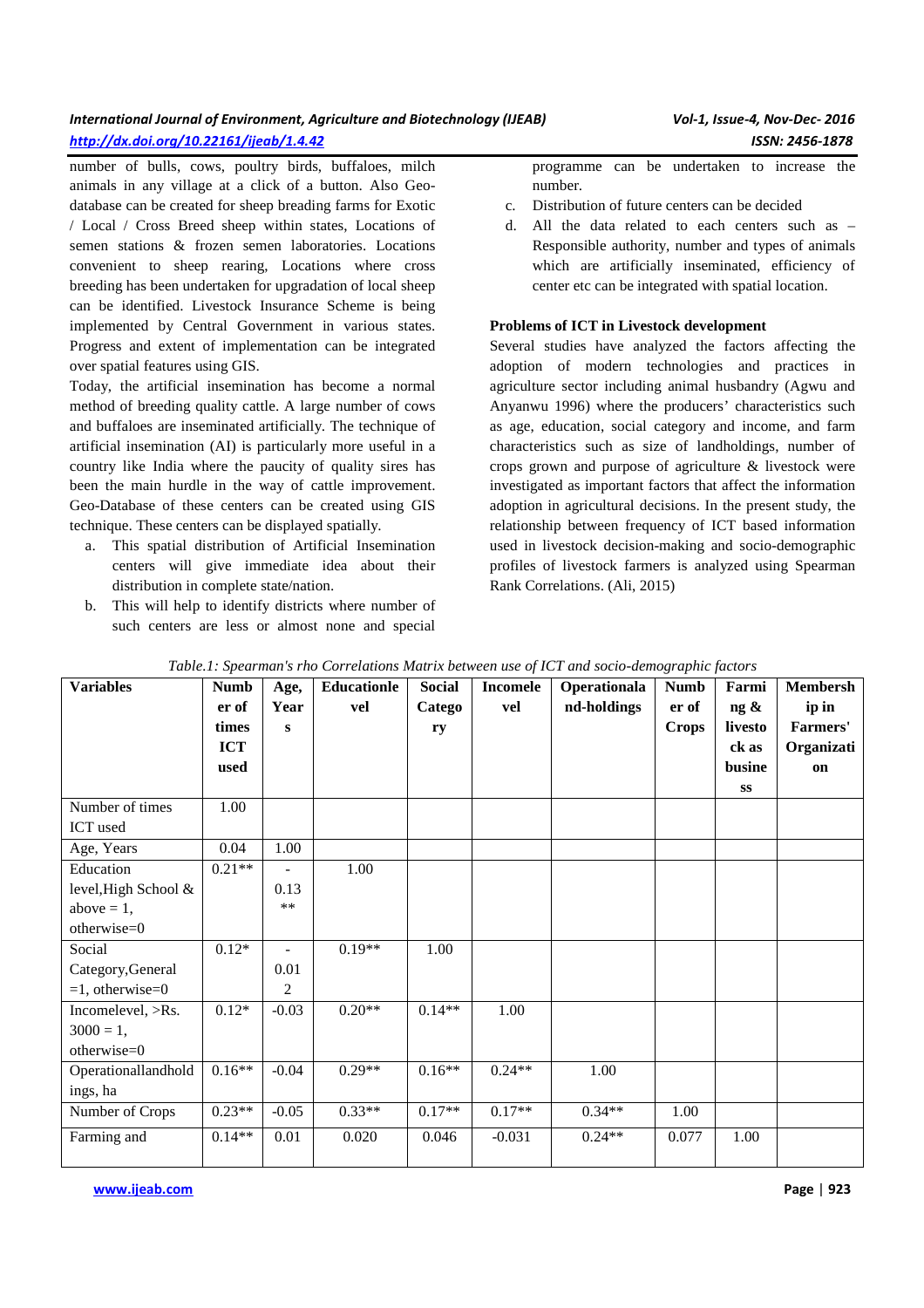# *International Journal of Environment, Agriculture and Biotechnology (IJEAB) Vol-1, Issue-4, Nov-Dec- 2016 http://dx.doi.org/10.22161/ijeab/1.4.42 ISSN: 2456-1878*

| livestock as                                                                                    |       | 5    |           |          |          |          |          |          |          |
|-------------------------------------------------------------------------------------------------|-------|------|-----------|----------|----------|----------|----------|----------|----------|
| business, Yes=1,                                                                                |       |      |           |          |          |          |          |          |          |
| $No=0$                                                                                          |       |      |           |          |          |          |          |          |          |
| Membership in                                                                                   | 0.07  | -    | $0.18***$ | $-0.019$ | $0.17**$ | $0.091*$ | $0.25**$ | $-0.059$ | 1.00     |
| Farmers'                                                                                        |       | 0.01 |           |          |          |          |          |          |          |
| Organization, Yes=1                                                                             |       | 5    |           |          |          |          |          |          |          |
| $No=0$                                                                                          |       |      |           |          |          |          |          |          |          |
| <b>SHG</b>                                                                                      | 0.018 | 0.03 | 0.004     | $-0.049$ | $-0.008$ | 0.020    | $0.15**$ | 0.014    | $0.31**$ |
| Membership, $Yes=1$ ,                                                                           |       |      |           |          |          |          |          |          |          |
| $No=0$                                                                                          |       |      |           |          |          |          |          |          |          |
| ** Correlation is significant at the 0.01 level, * Correlation is significant at the 0.05 level |       |      |           |          |          |          |          |          |          |

The results of rank correlation analysis are presented in Table 4, which clearly indicate that use of ICT based information is positively and significantly related with the operational landholdings  $(p<0.01)$ , education  $(p>0.01)$ , social category ( $p > 0.05$ ), income level ( $p > 0.05$ ), number of crop grown  $(p>0.01)$  and considering farming and livestock as business (p>0.01). This implies that education, social category and income of the farmers are important sociodemographic factors affecting the adoption of ICT based information system. Similarly, farmers with larger landholdings, cultivating more number of crops in a year and considering farming and livestock as business venture are more likely to use ICT based information for livestock decision-making.

## **Prospect of ICT in Livestock Development**

The major characteristics of quality information are relevance, accuracy, sufficiency and timeliness of service delivery for better decision-making. Quality information plays a pivotal role in enlightening and raising the level of knowledge of livestock farmers on best practices across the value chain. The quality perceptions of the farmers on

various aspects of animal husbandry were recorded on a five point likert scale. The results of mean scores of information quality and analysis of variance between users and non-users of ICT based information sources on 8 dimensions of livestock decision-making are given in Table 3. The results on mean value of responses on various livestock practices are less than 3 in most of the cases, which clearly indicate that farmers are receiving quality information for livestock decision-making. The results also indicate that the mean scores on all the parameters of livestock rearing are lower in case of ICT users as compared to non-users. In order to analyze the difference in quality of information received by them, analysis of variance (ANOVA) has been carried out. Results of the analysis indicate that the value of F-statistics are significant at 1% level of significance for most of the production related decisions such as breeding, feeding, healthcare and livestock production management. The usage level of this information is also comparatively higher as compared to information usage on processing and marketing of livestock based products.

| <b>Livestock activities</b>                                                                         | <b>ICT</b> based |      |                  | <b>Non-ICT</b> based | <b>F-value</b> |                  |            |  |
|-----------------------------------------------------------------------------------------------------|------------------|------|------------------|----------------------|----------------|------------------|------------|--|
|                                                                                                     | N                | Mean | Std.             | N<br>Mean            |                | Std.             |            |  |
|                                                                                                     |                  |      | <b>Deviation</b> |                      |                | <b>Deviation</b> |            |  |
| Breeding                                                                                            | 101              | 1.82 | 0.79             | 172                  | 2.68           | 0.72             | $83.50***$ |  |
| Feeding                                                                                             | 102              | 1.87 | 0.80             | 184                  | 2.55           | 0.66             | 59.83***   |  |
| Livestock healthcare                                                                                | 104              | 1.96 | 0.87             | 224                  | 2.73           | 0.63             | 82.94***   |  |
| Livestock management                                                                                | 59               | 2.19 | 0.75             | 135                  | 2.60           | 0.66             | $14.76***$ |  |
| Milking techniques                                                                                  | 57               | 2.54 | 0.85             | 118                  | 2.83           | 0.71             | $5.53**$   |  |
| Quality management                                                                                  | 52               | 2.42 | 0.85             | 105                  | 2.75           | 0.79             | $5.83**$   |  |
| Market price analysis                                                                               | 54               | 2.17 | 0.75             | 117                  | 2.38           | 0.64             | $3.84*$    |  |
| Marketing & selling                                                                                 | 53               | 2.09 | 0.77             | 115                  | 2.36           | 0.65             | $5.25**$   |  |
| ***Significant at the 0.01 level, **Significant at the 0.05 level, *Significant at the 0.10 level   |                  |      |                  |                      |                |                  |            |  |
| Note: Responses in five points likert scale indicated as very good=1, good=2, average=3, poor=4 and |                  |      |                  |                      |                |                  |            |  |

*Table.2: ANOVA on quality of information on animal husbandry*